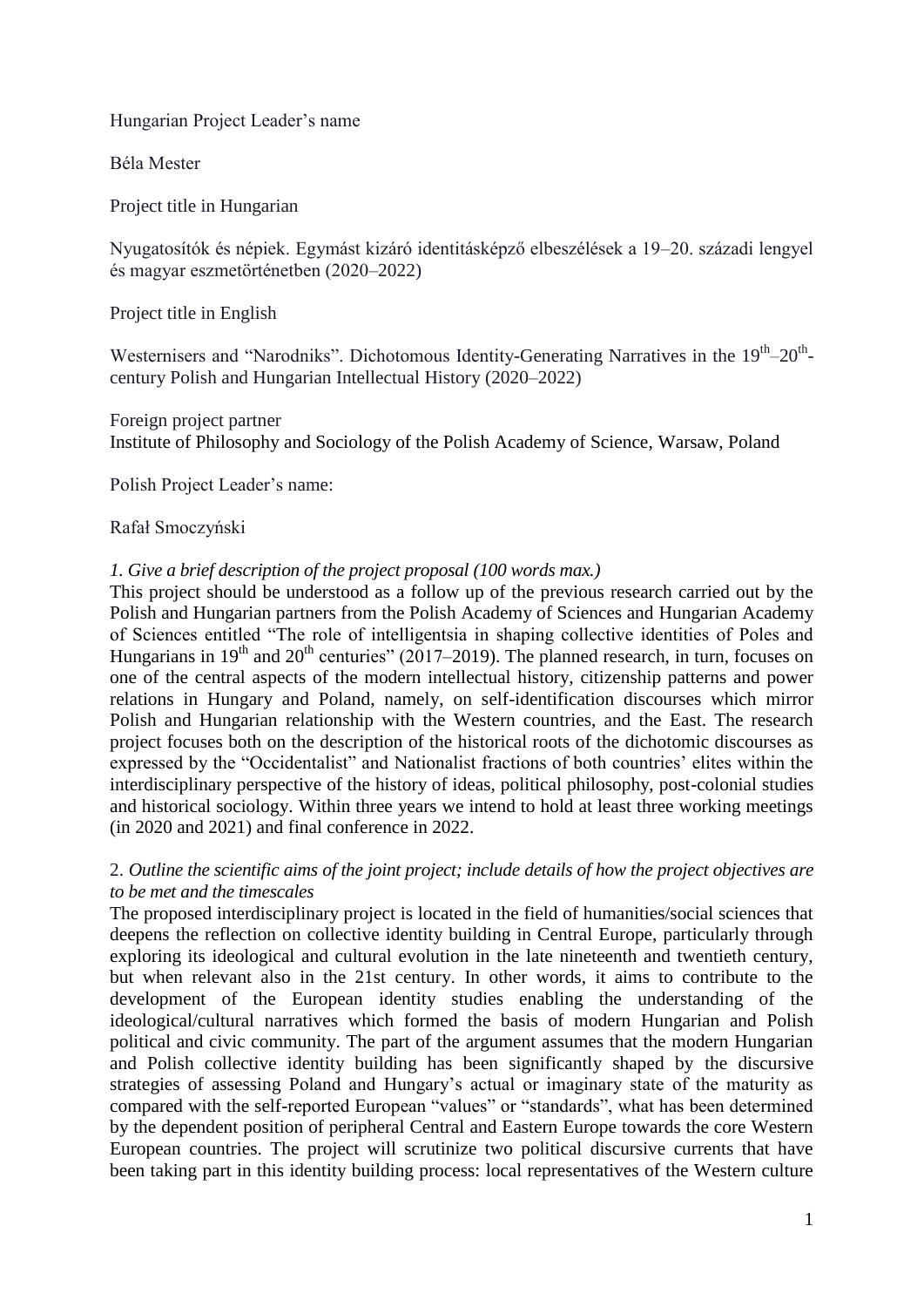providing the local population with the expertise on how become a "genuine" European citizen or postulating a socio-cultural convergence of CEE peripheries with the core zone, and second fraction typically described as a nationalist or conservative which has advocated a substantial degree of regional protectionism over its resources (political, economic, cultural). The project will analyse prevalent cultural reductionism strategies of both camps, typically encountered in the underdeveloped economically CEE peripheries where the Bourgeoisie class historically has been poorly established, instead the post gentry intelligentsia stratum (the elite of cultural capital) has enjoyed a leading role in defining interpretative frameworks of civic responsibility.

The Hungarian partner will make a contribution to research on the following fields:

*Roots of the backwardness-discourse in the Hungarian and Polish history of ideas.* Its origins, position in the national and cultural self-identification; its appearance and its patterns in the historical studies within the humanities (methodology the political and cultural history of the nation, history of the national literature, philosophy and arts). Patterns, causes and sources of the political self-identification (over- and under-estimation of the values of the inland culture, institutions, and their role in the European civilisation; in the Hungarian case: Hungary as a poor and under-developed, but constitutional nation-state versus the rich and economically developed, but old-fashioned and absolutistic-tyrannical imperium). Case studies from the history of the 19<sup>th</sup>-century history of the Hungarian culture and politics. (Béla Mester.)

*Political messianism as an answer to the dichotomous development in the CEE countries; Hungarian and Polish case studies.* Turn of the century (Fin de siècle) and its radical economic changes, which results widely different social classes. The Astro-Hungarian Empire as melting pot of philosophical and sociological ideas; conflicting ideas, various philosophical trends. The new century as the beginning of a new era, through technological progress (Dawn of the Century) and its breakpoint: The Great War. The Great War reshaped the social classes and destroyed the old-world order. The consequences of the war: a tear, a break between the political, economic and social development of the Western and CEE countries. The recruitment of the radical leftish movements; their origin is the Jewish belief in the Messiah, which brings the "Eden" through destruction. Proletarian revolution in the CEE countries in 1919, which were strongly influenced by the messianism. Case studies from the Hungarian intelligentsia and their role in the Soviet Republic. (Bettina Szabados.)

*The debate of Westernisers and "Narodniks" as a lasting identity-generating narrative in Hungarian culture.* Dichotomous, antithetical notion-pairs have been conspicuous phenomena of modernity from the beginnings. The opposition of Westernisers and "Narodniks" appears again and again in modern Hungarian history since the beginning of the  $20<sup>th</sup>$  century. It emerged in the interwar period leaving its mark on the relation of rivalling intellectual group. It, practically, referred to different modernisation strategies: the Westernisers preferred the emulation of Western European institutional and social organizing models, while "Narodniks" attached to the idea of alternative modernisation based on 'national character'. This opposition had been rooted in Hungarian contexts, albeit, to a some extend, it was similar to the well-known antagonism of the Russian intellectuals in the  $19<sup>th</sup>$ century. It is telling that if we translate original Hungarian terms 'népies' (populist) 'urbánus (urbanite) verbatim, because of the different connotations, will be misleading for foreigners. However this opposition proves stubbornly recurring identity-generating discourse for Hungarian intellectual groups; the post 1989 Hungarian cultural-political situation has been rooted in this old antagonism as well. (Gábor Kovács.)

The Polish partner will make a contribution to research on the explanation of the dominance of the elite of cultural capital from the late  $19<sup>th</sup>$  century onwards. In doing this he